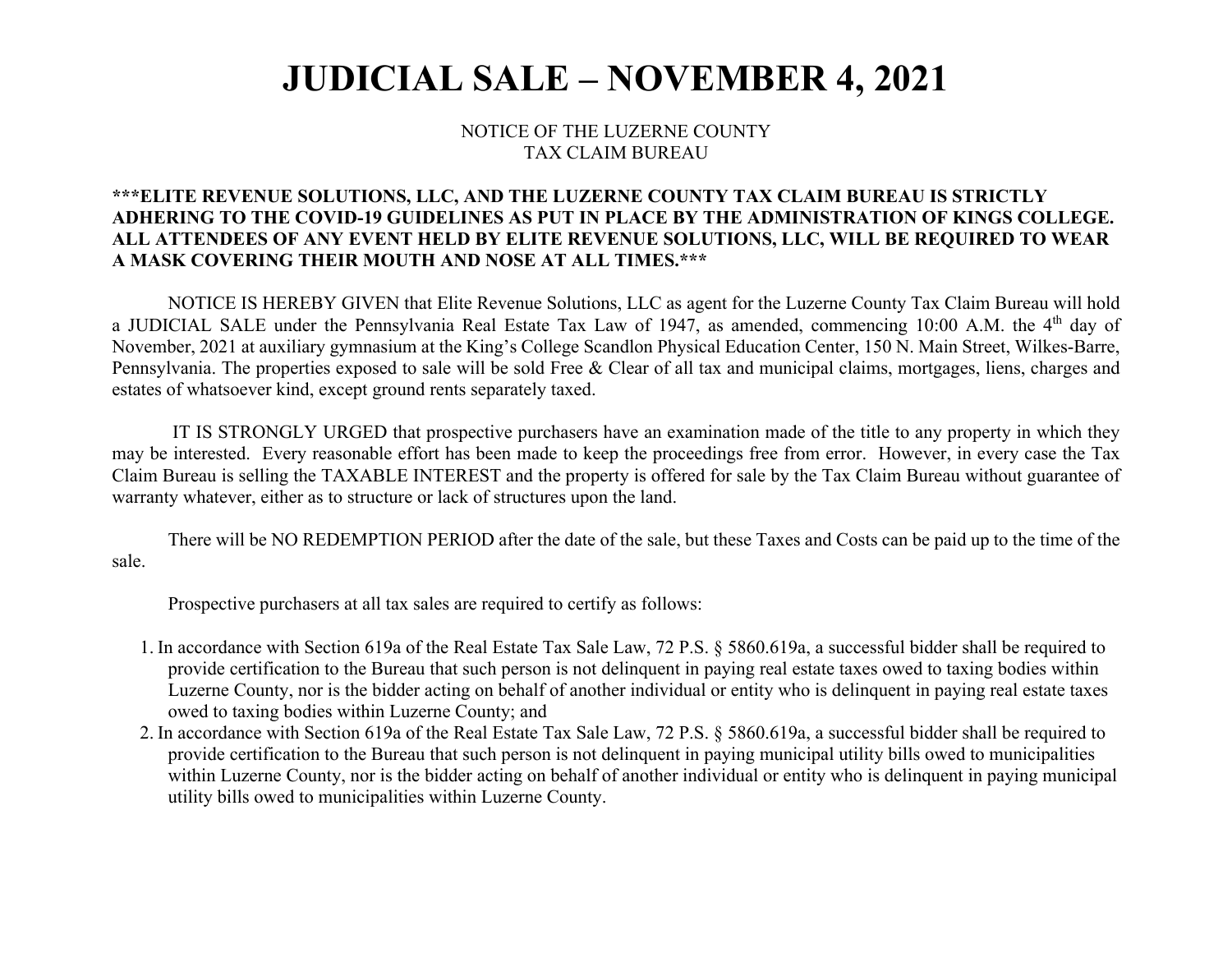3. Pursuant to Section 601 (d) of the Real Estate Tax Sale Law, 72 P.S. § 5860.601 (d), prospective bidders must certify that they have not had a landlord license revoked in any municipality in Luzerne County and that they are not acting as an agent for a person whose landlord license has been revoked.

In accordance with Section 618 of the Real Estate Tax Sale Law, 72 P.S. § 5860.618, the owner shall not be permitted to repurchase said property.

 TERMS OF SALE: **Payment of the bid price along with transfer taxes and recording costs shall be due and owing as soon as the sale is completed and must be made in the form of cash, certified check, or money order.** In the event that said amount is not paid before the close of business on the day of the sale, the sale will be voided and the bidder will not be permitted to bid on any properties in future sales.

In the event that a successful bidder tenders a bad check to the Tax Claim Bureau when purchasing a property in any sale the bidder shall not be permitted to bid on any properties in future sales and the matter shall be referred to the Luzerne County District Attorney's Office for prosecution under the Pennsylvania Crimes Code, 18 Pa. C.S.A. § 4105 which may lead to a CONVICTION OF A FELONY OF THE THIRD DEGREE.

Prospective bidders must register prior to the sale. **DUE TO NEW LEGISLATION PASSED ON JUNE 25, 2021 AND EFFECTIVE AUGUST 29, 2021, IN THE STATE OF PENNSYLVANIA, REGISTRATION MUST BE COMPLETED IN PERSON AND NO LESS THAN TEN DAYS PRIOR TO EACH TAX SALE. THEREFORE, ALL REGISTRATION MUST BE COMPLETED WITH THE BUREAU NO LATER THAN 4:30 PM ON OCTOBER 25, 2021.** Registration and Certification forms are available in the Tax Claim Bureau and online at www.luzernecountytaxclaim.com. All Prospective Bidders must present one (1) form of photo identification at the time of registration and on the date of the Sale. Failure to present photo identification at the time of registration will prevent a Prospective Bidder from being registered to bid. Failure to present photo identification on the date of the sale will prevent the bidder from receiving his bidder number and thus barring the registered bidder from having the opportunity to bid on property.

Any person whose property is included in the list and being exposed to Public Sale, who believes that by no reason of some defect said property should not be exposed to sale, should immediately make known their reason to the Tax Claim Bureau, either in person or by agent.

 The County of Luzerne does not discriminate on the basis of race, color, national origin, sex, religion, age, disability or familial status in employment or the provision of services.

Any questions regarding the Judicial Sale should be directed to the Luzerne County Tax Claim Bureau at (570) 825-1512.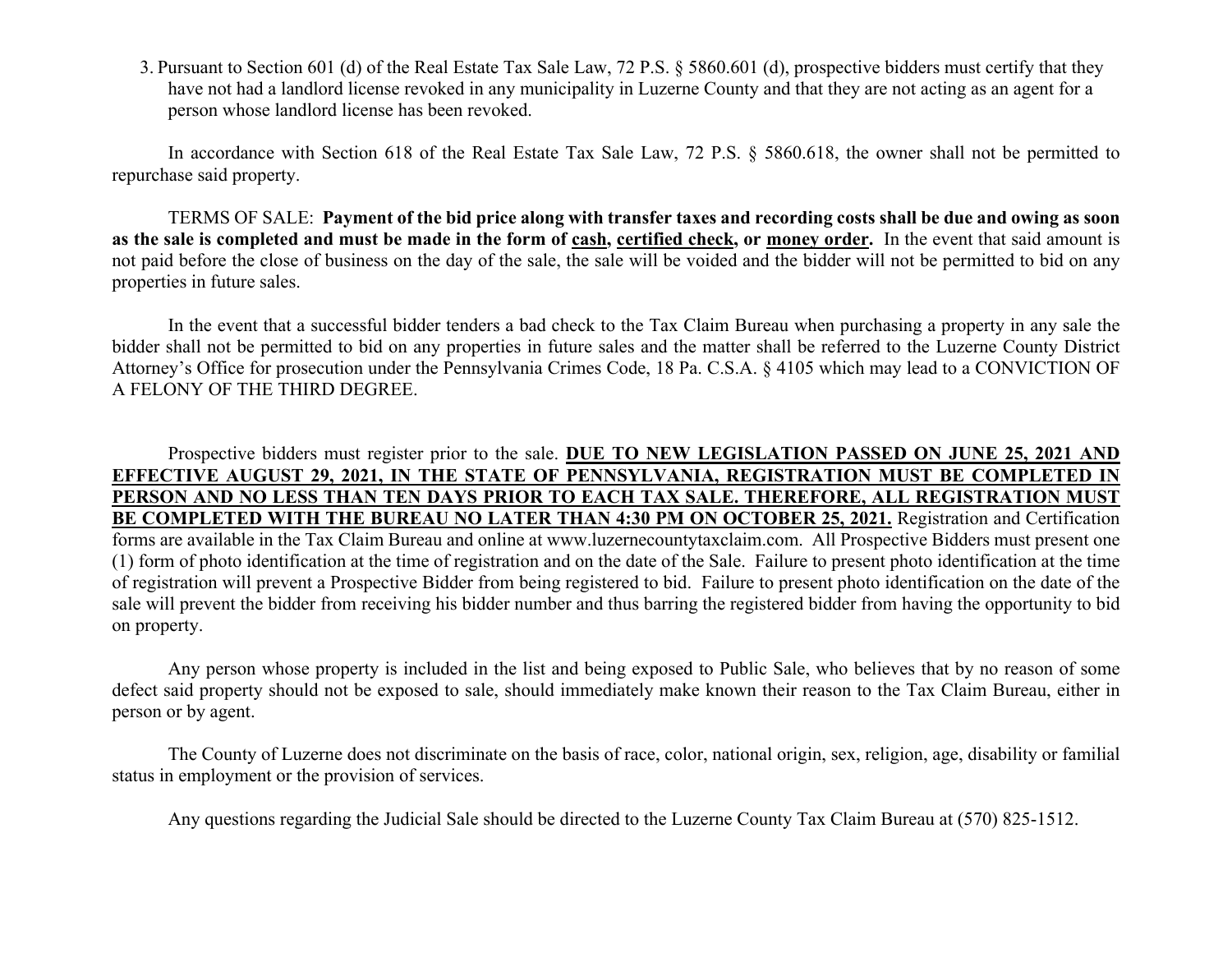Elite Revenue Solutions, LLC Agent for the Luzerne County Tax Claim Bureau Sean P. Shamany, Director

Petitioner exposed certain parcels of land to Upset Sale on September 24, 2020 upon delinquent tax claims filed for the tax years 2018 inter alia. Notice of the Upset Sale was advertised in The Times Leader, Standard Speaker and the Luzerne Legal Register on August 14, 2020. Petitioner exposed certain parcels of land to Upset Sale on September 26, 2019 upon delinquent tax claims filed for the tax years 2017 inter alia. Notice of the Upset Sale was advertised in The Times Leader, Standard Speaker and the Luzerne Legal Register on August 23, 2019. Petitioner exposed certain parcels of land to Upset Sale on September 27, 2018 upon delinquent tax claims filed for the tax years 2016 inter alia. Notice of the Upset Sale was advertised in The Times Leader, Standard Speaker and the Luzerne Legal Register on August 17, 2018. Petitioner exposed certain parcels of land to Upset Sale on September 28, 2017 upon delinquent tax claims filed for the tax years 2015 inter alia. Notice of the Upset Sale was advertised in The Times Leader, Standard Speaker and the Luzerne Legal Register on August 18, 2017. Petitioner exposed certain parcels of land to Upset Sale on September 20, 2016 upon delinquent tax claims filed for the tax years 2014 inter alia. Notice of the Upset Sale was advertised in The Times Leader, Standard Speaker and the Luzerne Legal Register on August 19, 2016. Petitioner exposed certain parcels of land to Upset Sale September 24, 2015 upon delinquent tax claims filed for the tax years 2013 inter alia. Notice of the Upset Sale was advertised in The Times Leader and Standard Speaker on August 21, 2015, and the Luzerne Legal Register on August 8, 2015. Petitioner exposed certain parcels of land to Upset Sale September 11, 2014 upon delinquent tax claims filed for the tax years 2012 inter alia. Notice of the Upset Sale was advertised in The Times Leader, Standard Speaker and the Luzerne Legal Register on August 8, 2014. Petitioner exposed certain parcels of land to Upset Sale September 12, 2013 upon delinquent tax claims filed for the tax years 2011 inter alia. Notice of the Upset Sale was advertised in The Times Leader, Standard Speaker and the Luzerne Legal Register on August 16, 2013.

An upset price was set for each such parcel exposed to sale, in accordance with the Act, however the following properties were not sold at the respective Upset Sales, because the upset sale price was not obtained: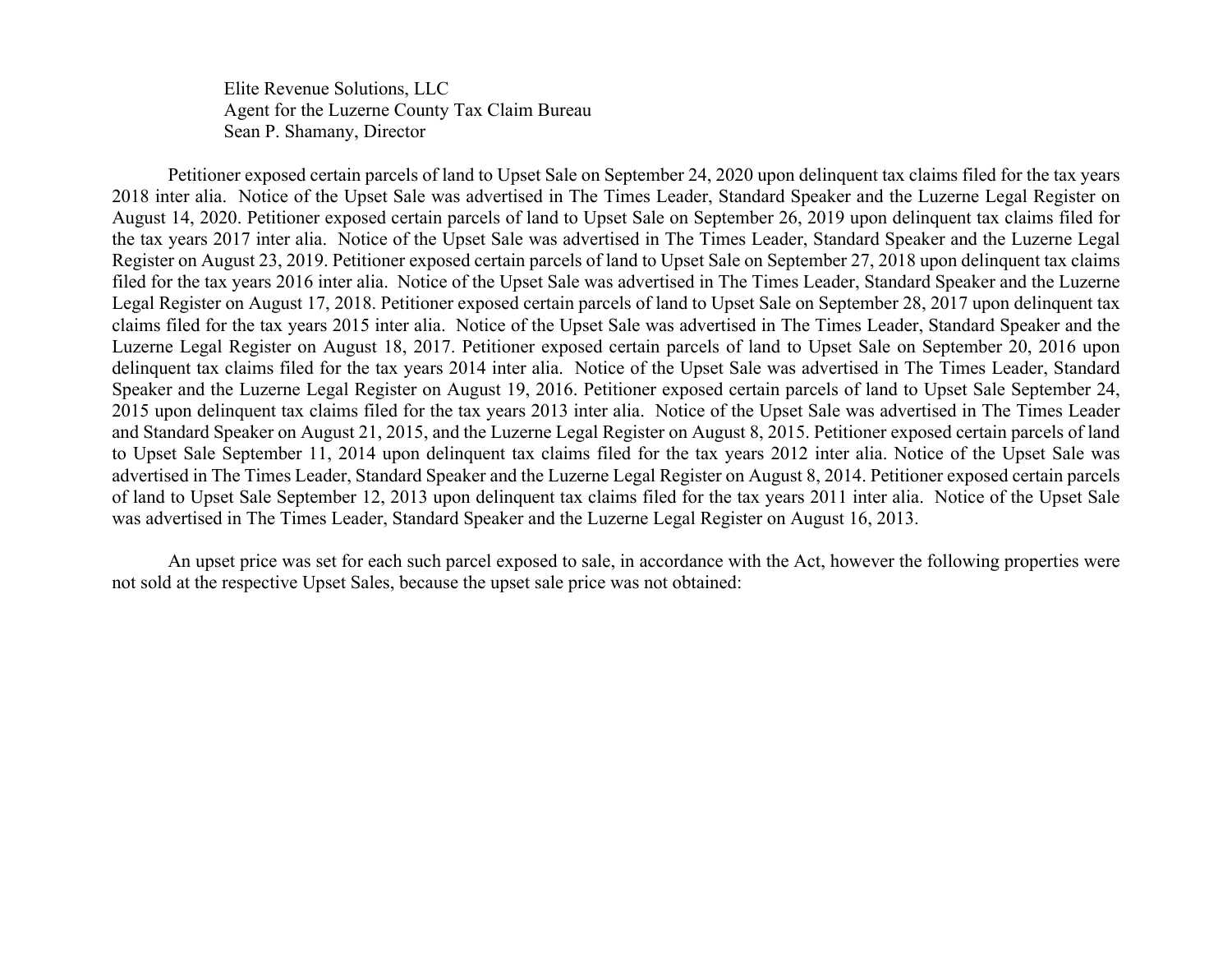| <b>Sale #</b> | <b>Municipality</b>         | <b>Parcel</b>                 | <b>Owner</b>                                  | <b>Property Description</b> | <b>Bid Amount</b> | <b>Sale Results</b>                      |
|---------------|-----------------------------|-------------------------------|-----------------------------------------------|-----------------------------|-------------------|------------------------------------------|
| 13-0006       | <b>ASHLEY BORO WARD 1</b>   | 01-I9SE4-002-004-000          | <b>DIXON JOHN W</b>                           | <b>103 MANHATTAN ST</b>     | \$2,792.75        | <b>Removed - Bankruptcy</b>              |
| 20-0049       | <b>AVOCA BORO WARD 1</b>    | 02-D12SE4-003-07A-000         | <b>GEDRICH EDWARD &amp; MARIANN</b>           | <b>618 VALLEY ST</b>        | \$1,054.89        | SOLD - \$6500 #372                       |
| 20-0048       | <b>AVOCA BORO WARD 1</b>    | 02-D12SE4-003-008-000         | <b>GEDRICH EDWARD &amp; MARY ANN</b>          | <b>MCALPINE ST</b>          | \$1,066.24        | SOLD - \$1066.24 #243                    |
| 20-0110       | <b>BLACK CREEK TWP</b>      | $03 - U5S2 - 003 - 013 - 000$ | <b>WANG YING</b>                              | <b>LAKE VALLEY DR</b>       | \$1,024.24        | SOLD - \$6000 #279                       |
| 20-0157       | <b>BEAR CREEK TWP</b>       | 04-K12S4 -004-03A-000         | <b>KALOMIRIS ANASTASIOS</b>                   | <b>LAUREL BROOK RD</b>      | \$1,499.15        | SOLD - \$4500 #322                       |
| 19-0341       | <b>DALLAS TWP</b>           | $10-C9$ -T02-194-000          | <b>MITTEN KRISTEN</b>                         | <b>194 VALLEY VIEW TRPK</b> | \$1,589.82        | SOLD -\$1589.82 #123                     |
| 20-0289       | <b>DALLAS TWP</b>           | 10-C7S1 -003-011-000          | <b>FERRARO CHARLES</b>                        | <b>KUNKLE ALDERSON RD</b>   | \$1,085.37        | <b>Failed to Pay - Off to Repository</b> |
| 20-0728       | <b>FOSTER TWP</b>           | 23-Q11S6-009-020-000          | <b>LONG JOHN T &amp; KATHLEEN M KOHLER-</b>   | <b>WOODHAVEN DR</b>         | \$1,085.58        | SOLD - \$1085.58 #243                    |
| 20-0740       | <b>FOSTER TWP</b>           | 23-Q11S8 -009-015-000         | <b>MONTOYA CARLOS</b>                         | <b>HILLARY DR</b>           | \$1,110.58        | <b>No Bid - Off to Repository</b>        |
| 20-0723       | <b>FOSTER TWP</b>           | 23-Q11S2 -003-005-000         | <b>MOWATT EDWARD R &amp; BERNADETTE</b>       | <b>LAKE DR</b>              | \$1,210.58        | SOLD - \$1210.58 #243                    |
| 20-0733       | <b>FOSTER TWP</b>           | 23-Q11S7 -002-007-000         | <b>ROCKMAEL SHELDON</b>                       | <b>SUNSHINE DR</b>          | \$1,085.58        | <b>No Bid - Off to Repository</b>        |
| 20-0734       | <b>FOSTER TWP</b>           | 23-Q11S7 -008-016-000         | <b>SORRENTINO LOUIS</b>                       | <b>HOLIDAY DR</b>           | \$1,178.03        | SOLD - \$1178.03 #243                    |
| 20-0930       | <b>HAZLE TWP WARD 1</b>     | 26-R8 -00A-002-000            | <b>HAZLE REALTY COMPANY</b>                   | [NO LOCATION]               | \$1,175.59        | <b>No Bid - Off to Repository</b>        |
| 19-1146       | <b>HAZLE TWP WARD 2</b>     | 26-U5S10-001-136-000          | <b>GONZALEZ ROSA A</b>                        | <b>ELDERBERRY LN</b>        | \$1,390.94        | SOLD - \$3500 #137                       |
| 20-1102       | <b>HAZLE TWP WARD 2</b>     | 26-U5S13 -001-318-000         | <b>AGONOY GERRY &amp; ALMAVIDA</b>            | <b>LOT 318 THE VISTAS</b>   | \$1,511.49        | SOLD - \$2500 #391                       |
| 20-1174       | <b>HAZLE TWP WARD 2</b>     | 26-U5S6 -004-003-000          | <b>BARKET EDWARD D</b>                        | <b>SPYGLASS DR</b>          | \$1,360.40        | SOLD - \$5500 #341                       |
| 20-1183       | <b>HAZLE TWP WARD 2</b>     | 26-U5S7 -003-014-000          | <b>BERDOS CHERRYLENE A</b>                    | <b>KICKAPOO DR</b>          | \$1,258.05        | SOLD - \$11000 #391                      |
| 20-1109       | <b>HAZLE TWP WARD 2</b>     | 26-U5S14 -001-149-000         | <b>BOAMAH KWAKU O &amp; ESTHER</b>            | <b>MAPLE LN</b>             | \$1,219.77        | SOLD - \$1219.77 #391                    |
| 20-1173       | <b>HAZLE TWP WARD 2</b>     | 26-U5S6 -004-001-000          | <b>BUSTOS DENNISH &amp; PEREZ JOSEPHINE M</b> | <b>POPPYHILLS RD</b>        | \$1,236.16        | SOLD - \$4500 #255                       |
| 20-1107       | <b>HAZLE TWP WARD 2</b>     | 26-U5S14 -001-056-000         | <b>CENIZA AURORA &amp; ELENA WRIGHT</b>       | <b>WHITE OAK LANE</b>       | \$1,225.91        | SOLD - \$1225.91 #391                    |
| 20-1008       | <b>HAZLE TWP WARD 2</b>     | 26-T5S1 -001-375-000          | <b>DABAO VINCENT C AND ANTONIO JR</b>         | <b>BLUE MOUNTAIN DR N</b>   | \$1,316.07        | SOLD - \$3500 #391                       |
| 20-1153       | <b>HAZLE TWP WARD 2</b>     | 26-U5S3 -006-026-000          | <b>GROHOL JOHN L &amp; TRACEY L</b>           | <b>248 MUSKEGON CIR</b>     | \$1,303.32        | SOLD - \$9000 #279                       |
| 20-1052       | <b>HAZLE TWP WARD 2</b>     | 26-T8S2 -001-048-000          | <b>HK PARTNERS</b>                            | <b>SUNSET BLVD</b>          | \$1,022.17        | SOLD - \$4500 #317                       |
| 20-1056       | <b>HAZLE TWP WARD 2</b>     | 26-T8S2 -001-052-000          | <b>HK PARTNERS</b>                            | <b>SUNSET BLVD</b>          | \$1,197.09        | SOLD - \$8500 #317                       |
| 20-1057       | <b>HAZLE TWP WARD 2</b>     | 26-T8S2 -001-054-000          | <b>HK PARTNERS</b>                            | <b>SUNSET BLVD</b>          | \$1,195.08        | SOLD - \$5000 #317                       |
| 20-1058       | <b>HAZLE TWP WARD 2</b>     | 26-T8S2 -001-055-000          | <b>HK PARTNERS</b>                            | <b>SUNSET BLVD</b>          | \$1,450.08        | SOLD - \$5000 #317                       |
| 20-1071       | <b>HAZLE TWP WARD 2</b>     | 26-U5S10 -003-260-000         | <b>MUHI EDENA AND MANUEL</b>                  | <b>LAUREL VALLEY DR</b>     | \$1,265.38        | SOLD - \$2500 #341                       |
| 20-1097       | <b>HAZLE TWP WARD 2</b>     | 26-U5S13 -001-143-000         | <b>SACHDEVA SHABNAM</b>                       | <b>SYCAMORE LANE</b>        | \$1,343.58        | SOLD - \$5500 #391                       |
| 20-1135       | <b>HAZLE TWP WARD 2</b>     | 26-U5S15 -001-217-000         | <b>TOROTORO ROEHL M AND WILHELMINA</b>        | <b>BUTTERNUT LN</b>         | \$1,269.46        | SOLD - \$7500 #391                       |
| 19-1180       | <b>HAZLE TWP WARD 2</b>     | 26-U5S13 -001-141-000         | MILLER MARC & MADHAVAN MADHUSUDHAN            | <b>SYCAMORE LN</b>          | \$1,925.43        | SOLD - \$7500 #391                       |
| 20-1265       | <b>HUNLOCK TWP</b>          | 29-I4 -00A-07M-000            | <b>MINE MICHIMASA &amp; YONE</b>              | <b>VILLAGE DR</b>           | \$1,104.75        | SOLD - \$6500 #364                       |
| 20-1390       | <b>KINGSTON BORO WARD 1</b> | 34-G9SW3 -002-23A-000         | <b>FREUNDLICH ERNEST AND ELEANOR</b>          | <b>MAIN ST</b>              | \$1,129.07        | <b>Failed to Pay - Off to Repository</b> |